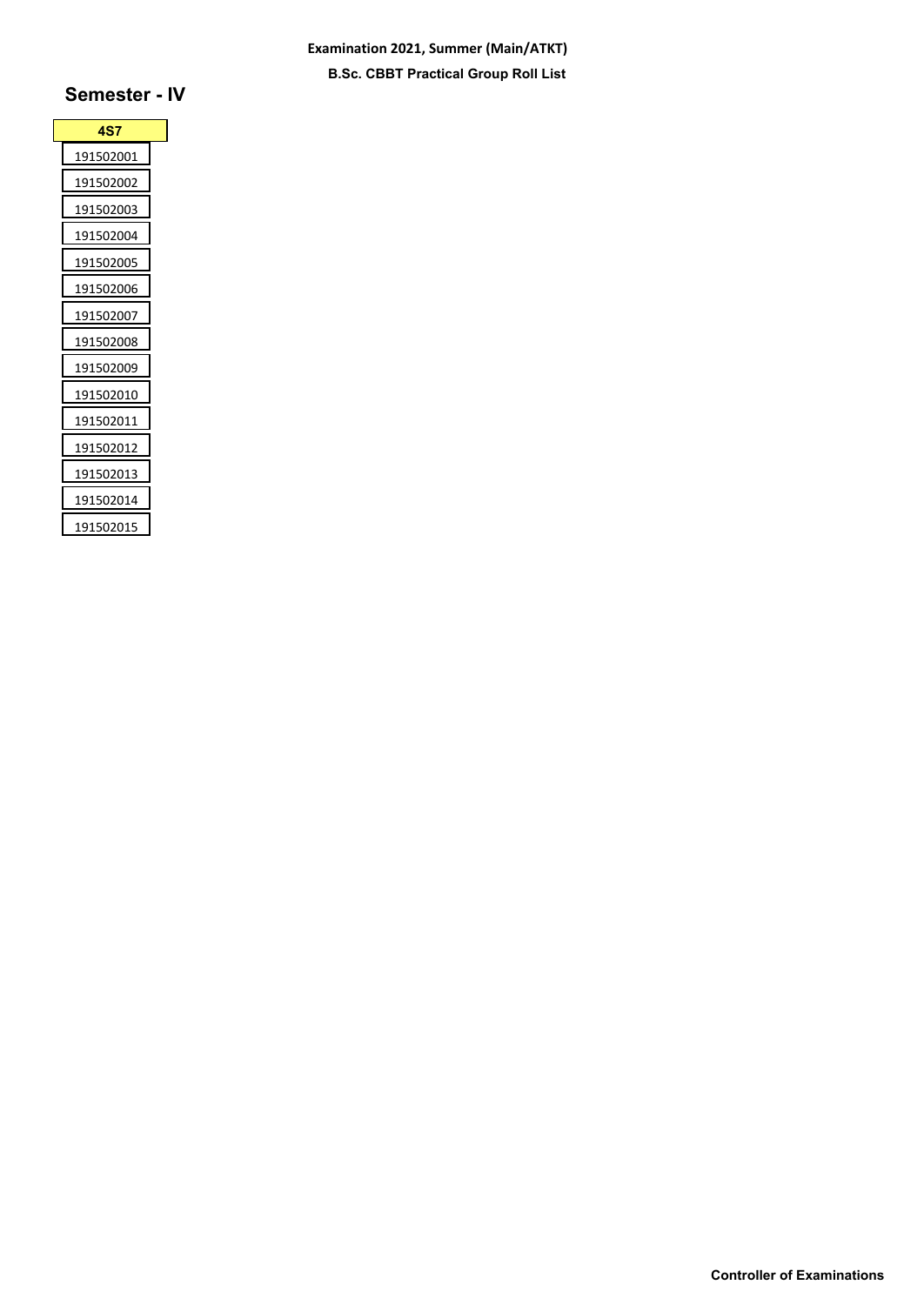**Examination 2021, Summer (Main/ATKT) B.Sc. CBPHLT Practical Group Roll List**

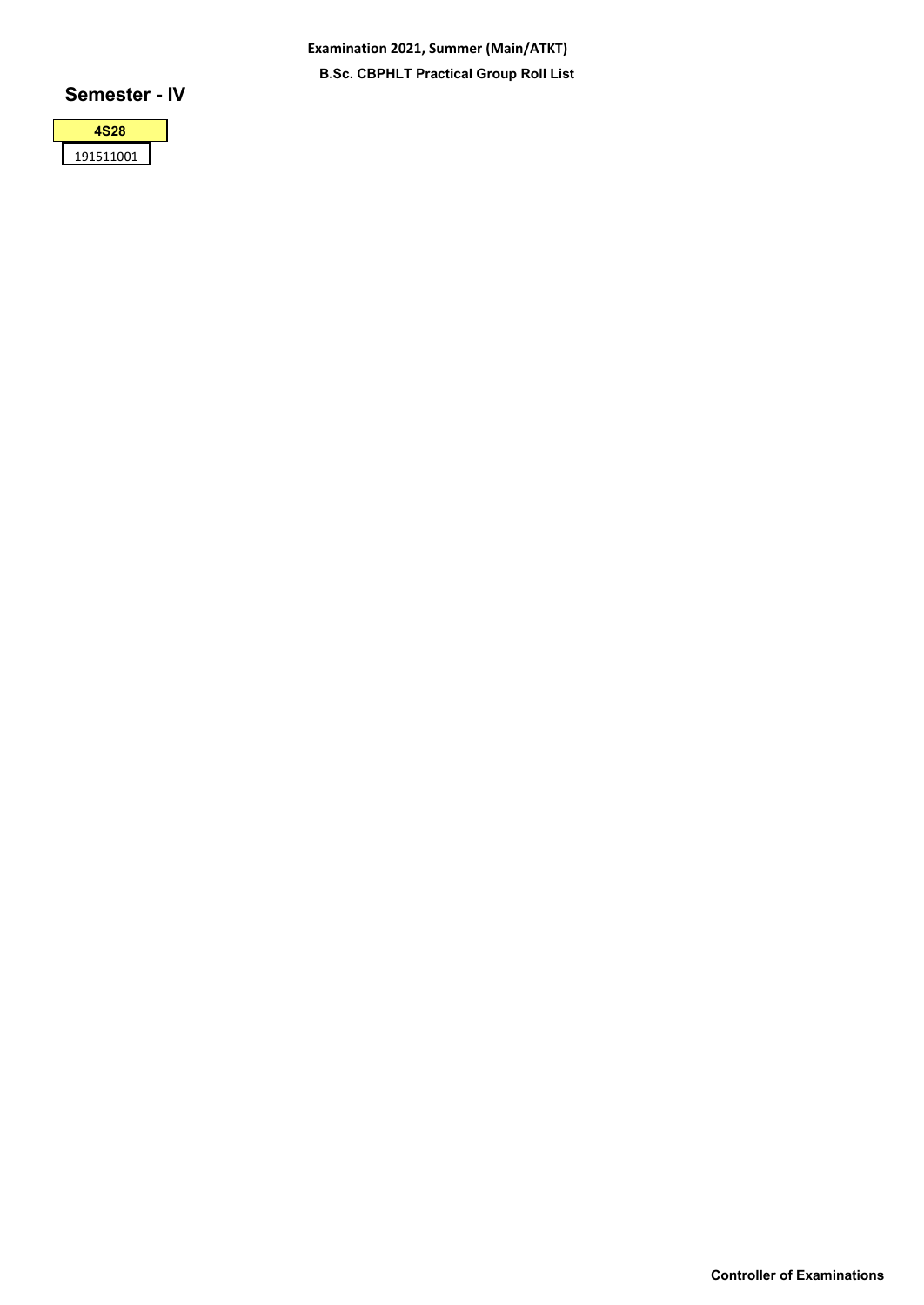#### **Examination 2021, Summer (Main/ATKT)**

**B.Sc. CBZ Practical Group Roll List**

| <b>Semester - IV</b> | 191501042        |
|----------------------|------------------|
| 4S1                  | <b>4S3</b>       |
| 191501001            | 191501043        |
| 191501002            | 191501044        |
| 191501003            | 191501045        |
| 191501004            | 191501046        |
| 191501005            | 191501047        |
| 191501006            | 191501049        |
| 191501007            | 191501050        |
| 191501008            | 191501051        |
| 191501009            | 191501052        |
| 191501011            | 191501053        |
| 191501012            | 191501054        |
| 191501013            | 191501055        |
| 191501014            | 191501056        |
| 191501015            | 191501057        |
| 191501016            | 191501058        |
| 191501017            | 191501059        |
| 191501018            | 191501060        |
| 191501019            | 191501061        |
| 191501020            | 191501062        |
| 191501021            | 191501063        |
| <b>4S2</b>           |                  |
| 191501022            | 4S4<br>191501064 |
| 191501023            | 191501065        |
| 191501024            | 191501066        |
| 191501025            | 191501067        |
| 191501026            | 191501068        |
| 191501027            | <u>191501070</u> |
| 191501028            | 191501071        |
| 191501029            | 191501072        |
| 191501030            | 191501073        |
| 191501031            | 191501074        |
| 191501032            | 191501075        |
| 191501033            | 191501077        |
| 191501034            | 191501078        |
| 191501035            | 191501079        |
| 191501036            | 191501081        |
| 191501037            | 191501082        |
| 191501038            | 191501083        |
| 191501039            | 191501084        |
| 191501040            | 191501085        |
| 191501041            | 191501086        |

| 4S5               |  |
|-------------------|--|
| 191501087         |  |
| 191501088         |  |
| 191501089         |  |
| 191501090         |  |
| 191501091         |  |
| 191501092         |  |
| 191501093         |  |
| 191501094         |  |
| 191501095         |  |
| 191501096         |  |
| 191501097         |  |
| 191501098         |  |
| 191501099         |  |
| 191501100         |  |
| <u>1915011</u> 01 |  |
| 191501102         |  |
| 191501103         |  |
| <u> 191501104</u> |  |
| 191501105         |  |
| 191501106         |  |
| 4S6               |  |
| 191501107         |  |
| 191501109         |  |
| 191501110         |  |
| 191501111         |  |
|                   |  |
| 191501112         |  |
| 191501114         |  |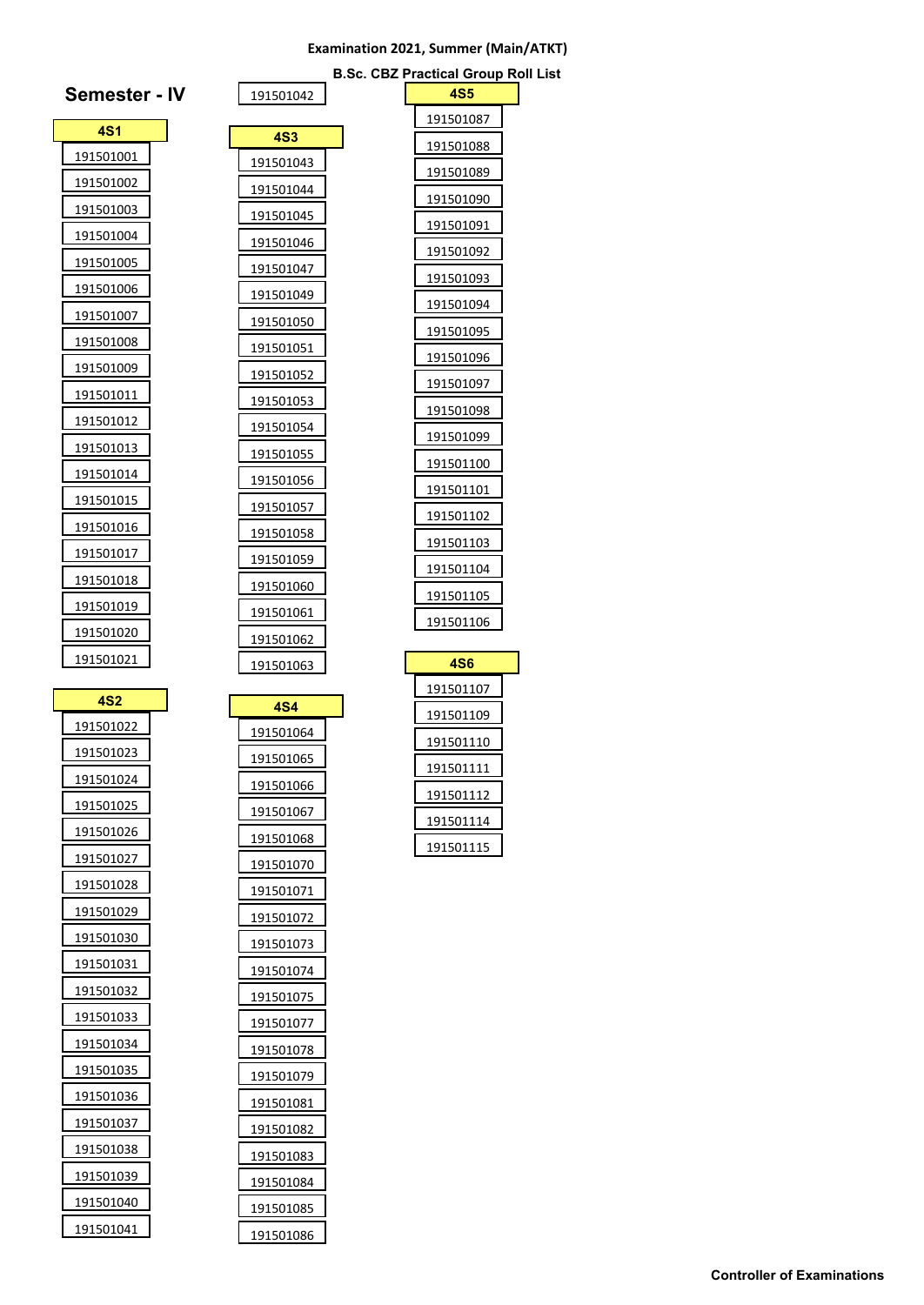## **Examination 2021, Summer (Main/ATKT) B.Sc. CZBT Practical Group Roll List**

# **Semester - IV**

| <b>4S10</b> |  |
|-------------|--|
| 191503042   |  |
| 191503043   |  |

**4S8** 

| 191503039 |  |
|-----------|--|
| 191503040 |  |
| 191503041 |  |

| 191503003        |
|------------------|
| 191503004        |
| 191503005        |
| 191503006        |
| 191503007        |
| 191503008        |
| 191503009        |
| 191503010        |
| 191503011        |
| 191503012        |
| 191503013        |
| 191503014        |
| 191503015        |
| <u>191503017</u> |
| 191503018        |
| 191503019        |
| 191503020        |
| 191503021        |

| <b>4S9</b>       |  |
|------------------|--|
| 191503022        |  |
| 191503023        |  |
| 191503024        |  |
| 191503025        |  |
| 191503026        |  |
| 191503027        |  |
| 191503028        |  |
| 191503029        |  |
| 191503030        |  |
| 191503031        |  |
| 191503032        |  |
| 191503033        |  |
| 191503034        |  |
| 191503035        |  |
| <u>191503036</u> |  |
| 191503037        |  |
| 191503038        |  |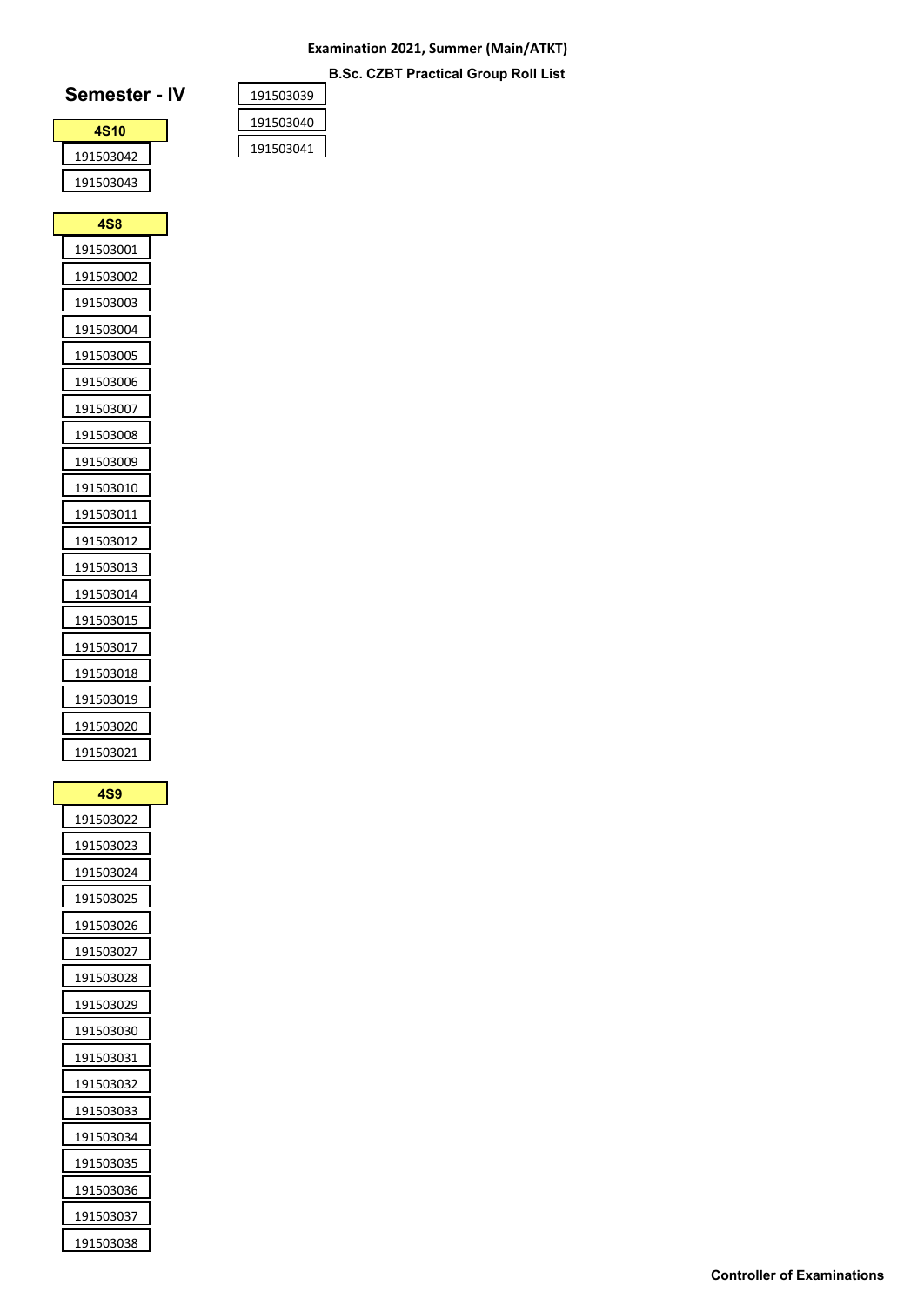## **Examination 2021, Summer (Main/ATKT) B.Sc. CZPHLT Practical Group Roll List**

| 4S29      |  |
|-----------|--|
| 191512001 |  |
| 191512002 |  |
| 191512003 |  |
| 191512004 |  |
| 191512005 |  |
| 191512006 |  |
| 191512007 |  |
| 191512008 |  |
| 191512009 |  |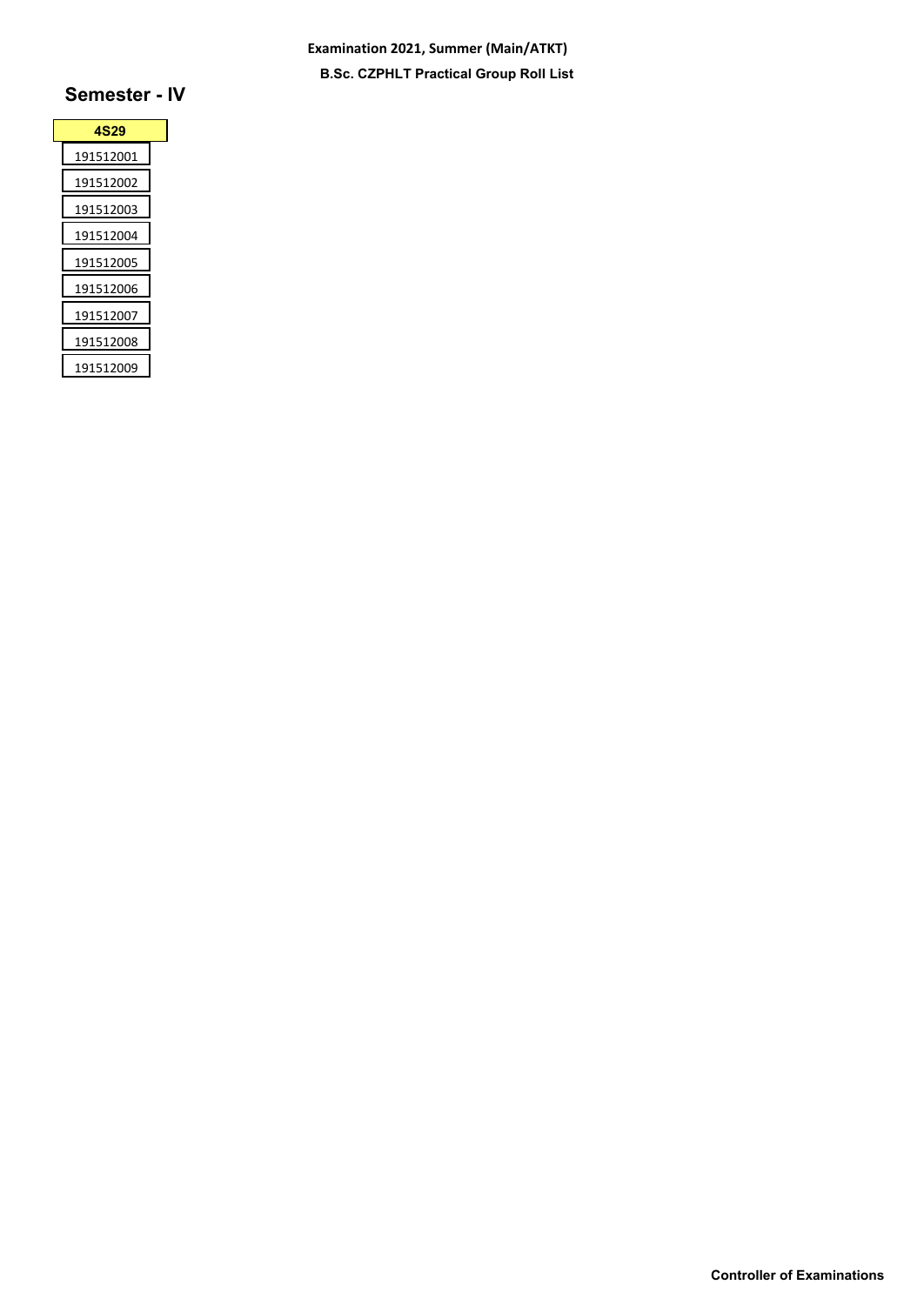#### **Examination 2021, Summer (Main/ATKT)**

**B.Sc. PCM Practical Group Roll List**

| Semester -             | IV |
|------------------------|----|
| 4S11                   |    |
| 191504001              |    |
| 191504002              |    |
| 191504003              |    |
| 191504004              |    |
| 191504005              |    |
| 191504006              |    |
| 191504007              |    |
| 191504008              |    |
| 191504009              |    |
| 191504010              |    |
| 191504011              |    |
| 191504012              |    |
| 191504013              |    |
| 191504014              |    |
| 191504016              |    |
| 4S12                   |    |
| 191504017              |    |
| 191504018              |    |
| 191504019              |    |
| 191504020              |    |
| 191504021              |    |
| 191504022              |    |
| 191504023              |    |
| 191504024              |    |
| 191504025              |    |
| 191504027              |    |
| 191504028              |    |
| 191504029              |    |
| 191504030              |    |
| 191504031              |    |
| 191504032              |    |
|                        |    |
| 4S13                   |    |
| 191504033              |    |
| 191504034              |    |
| 191504036              |    |
| 191504037              |    |
| 191504038              |    |
| 191504039              |    |
| 191504040              |    |
| 191504041<br>191504042 |    |
|                        |    |

| 191504085              |
|------------------------|
| 191504086              |
| 191504087              |
| 191504088              |
| 191504089              |
| 191504090              |
| 191504091              |
| 191504092              |
| 191504094              |
| 191504095              |
| 191504096              |
| <b>4S17</b>            |
|                        |
| 191504097              |
| 191504098              |
| 191504099              |
| 191504100              |
| 191504101              |
| 191504102              |
| 191504103              |
| 191504104              |
| 191504105              |
| 191504106              |
| 191504107              |
| 191504108              |
| 191504109<br>191504110 |
| 191504111              |
|                        |
| 4S18                   |
| 191504112              |
| 191504113              |
| 191504114              |
| 191504115              |
| 191504116              |
| 191504117              |
| 191504118              |
| 191504119              |
| 191504120              |
| 191504121              |
| 191504122              |
| 191504123              |
|                        |
| 191504124              |
| 191504125              |

| 4S19                   |  |
|------------------------|--|
| 191504127              |  |
| 191504128              |  |
| 191504129              |  |
| <u>191504130</u>       |  |
| 191504131              |  |
| 191504132              |  |
| 191504134              |  |
| 191504135              |  |
| 191504136              |  |
| 191504138              |  |
| 191504139              |  |
| 191504140              |  |
| 191504141              |  |
| 191504142              |  |
| 191504143              |  |
| 4S20                   |  |
| 191504144              |  |
| 191504146              |  |
| 191504147              |  |
| 191504148              |  |
| 191504149              |  |
| 191504150              |  |
| 191504151              |  |
| 191504152              |  |
| 191504153              |  |
| 191504155              |  |
| 191504156              |  |
| 191504157              |  |
| 191504158              |  |
| 191504159              |  |
| <u>191504160</u>       |  |
|                        |  |
| 4S21                   |  |
| 191504161              |  |
| 191504162              |  |
| 191504163              |  |
| 191504164<br>191504165 |  |
|                        |  |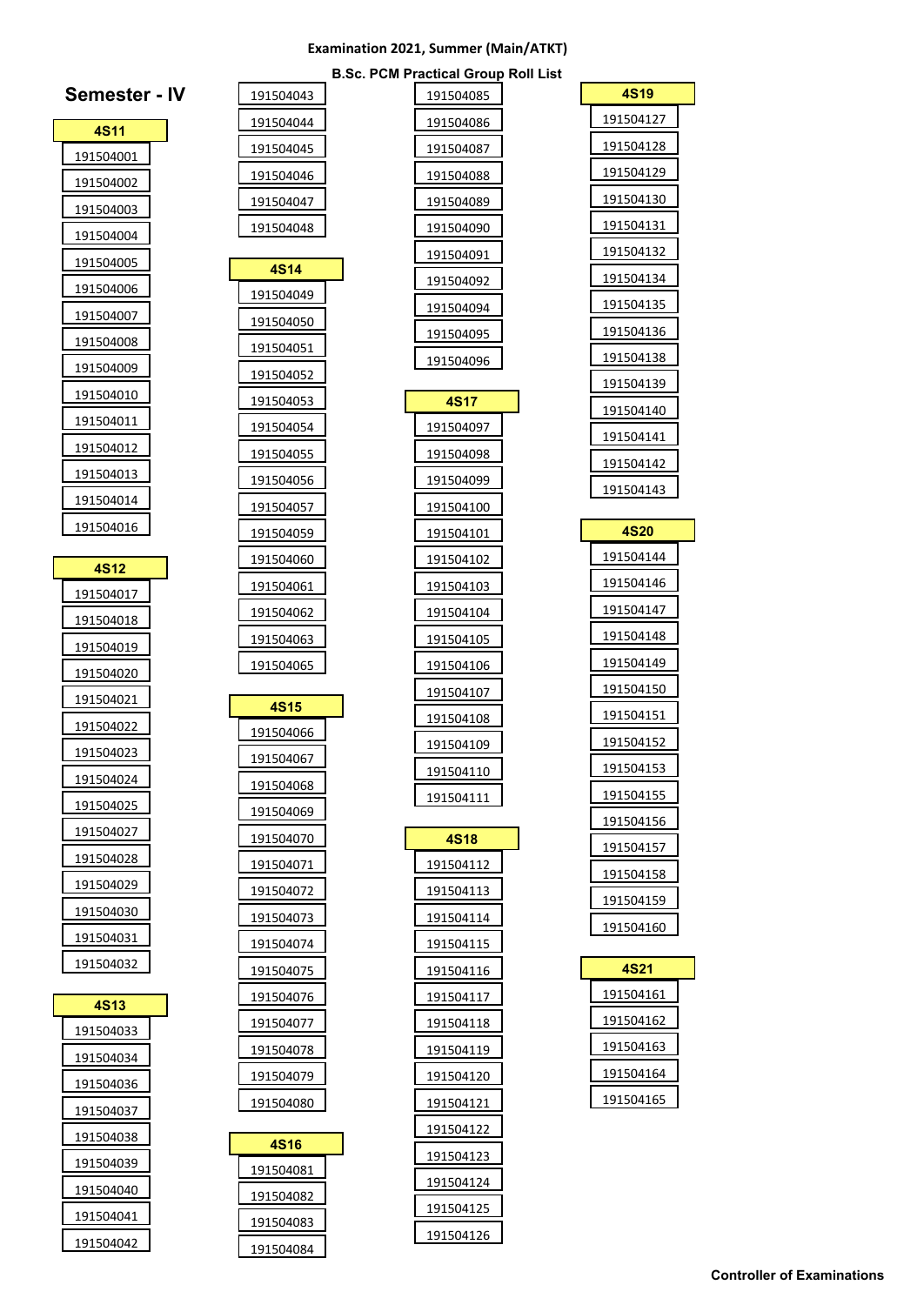## **Examination 2021, Summer (Main/ATKT) B.Sc. PMCS Practical Group Roll List**

| <b>4S24</b> |  |
|-------------|--|
| 191506001   |  |
| 191506003   |  |
| 191506004   |  |
| 191506005   |  |
| 191506006   |  |
| 191506007   |  |
| 191506008   |  |
| 191506009   |  |
| 191506010   |  |
| 191506011   |  |
| 191506012   |  |
| 191506013   |  |
| 191506014   |  |
| 191506015   |  |
| 191506016   |  |
|             |  |

| <b>4S25</b> |  |
|-------------|--|
| 191506017   |  |
| 191506018   |  |
| 191506019   |  |
| 191506020   |  |
| 191506021   |  |
| 191506022   |  |
| 191506023   |  |
| 191506024   |  |
| 191506025   |  |
| 191506026   |  |
| 191506027   |  |
| 191506028   |  |
| 191506029   |  |
| 191506030   |  |
| 191506031   |  |

| 4S26      |
|-----------|
| 191506032 |
| 191506033 |
| 191506034 |
| 191506035 |
| 191506036 |
| 191506037 |
| 191506038 |
| 191506039 |
| 191506040 |

| 191506041 |
|-----------|
| 191506042 |
| 191506043 |
| 191506044 |
| 191506045 |
| 191506046 |
|           |
| 4S27      |

| 4S27      |  |
|-----------|--|
| 191506047 |  |
| 191506048 |  |
| 191506049 |  |
| 191506051 |  |
| 191506052 |  |
| 191506053 |  |
| 191506054 |  |
| 191506055 |  |
| 191506056 |  |